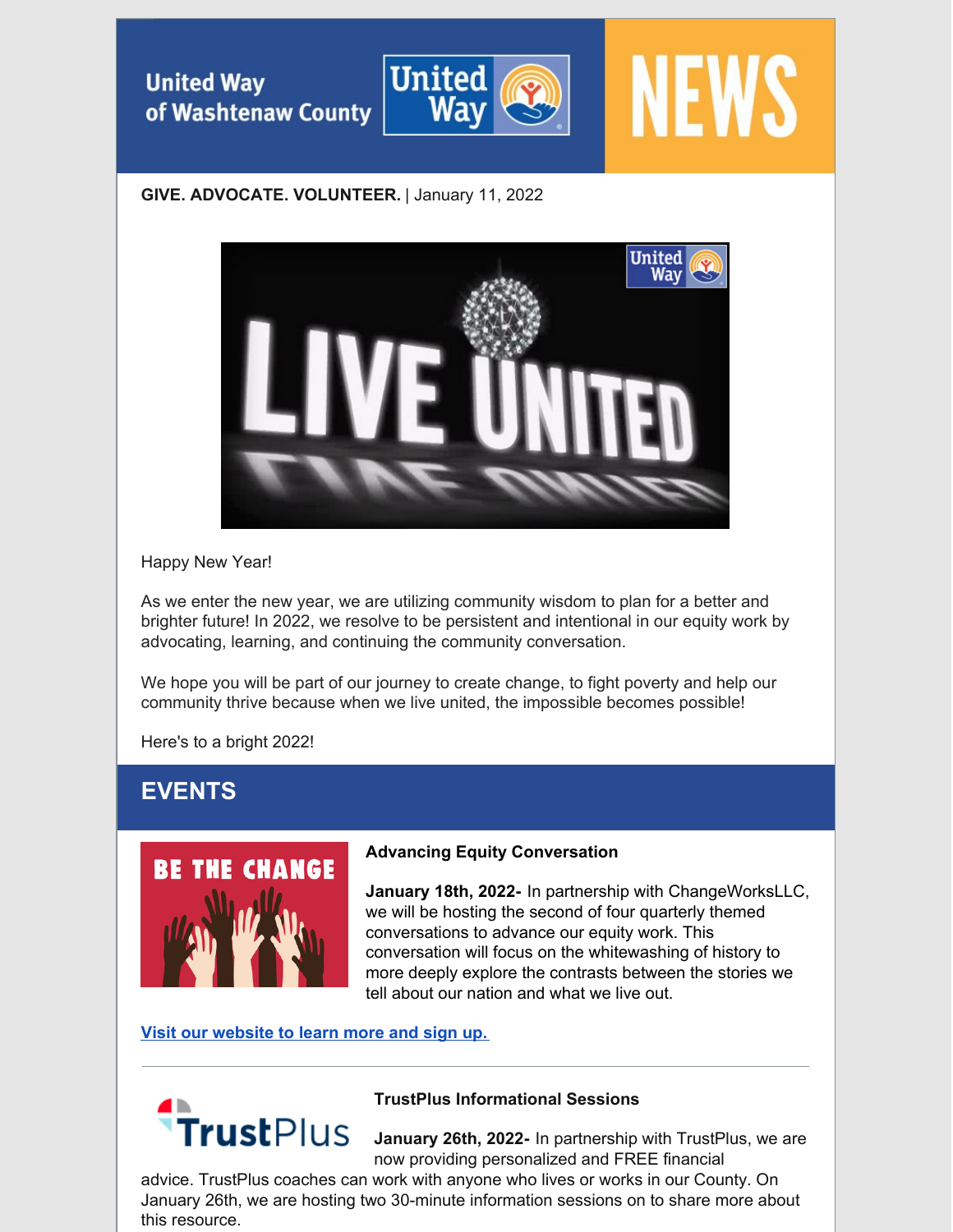#### **Visit our [website](https://www.uwwashtenaw.org/trustplus-informational-sessions) to learn more and RSVP.**

#### **Power of the Purse**

**March 9, 2022-** The 14th annual Power of the Purse event will be here before you know it and tickets for this free event are available now!

Connect with friends online, and join the party from the comfort of your home. The evening will be a fun-filled hour with an exciting purse auction, honoring our Woman

![](_page_1_Picture_4.jpeg)

of the Year, Jimena Loveluck, [surprises,](https://www.uwwashtenaw.org/news/united-way-washtenaw-county-announces-jimena-loveluck-woman-year) and more! All proceeds go to support financial stability programs for women in Washtenaw County.

**Visit our website to get your tickets, donate a purse, or become a [sponsor!](https://www.uwwashtenaw.org/power-purse-0)**

# **COMMUNITY ENGAGEMENT**

![](_page_1_Picture_8.jpeg)

#### **Volunteer Opportunities for MLK Day**

January 17th is MLK Day! There are many ways to serve and honor Dr. King within our community. Find local events and service opportunities through our **[Volunteer](http://www.volunteerwashtenaw.org/need/index?tag=MLK+Day+of+Service) Center.**

![](_page_1_Picture_11.jpeg)

#### **Volunteer for VITA Today**

Join our Volunteer Income Tax Assistance (VITA) volunteers today! Our community of over 80 volunteers work to complete federal and state tax returns for low to moderate income families. Volunteer to help clients save

tens of thousands in costly tax preparation fess and put over \$1.4 million of refunds into the hands of those that need it most. No experience necessary - Our comprehensive training process will give you the skills and knowledge necessary to prepare basic tax returns.

#### **Learn more and sign up [today!](https://www.uwwashtenaw.org/vita)**

#### **Thank you to our Adopt-a-Child Sponsors and Holiday Volunteers**

Thank you to everyone who supported the Adopt-a-Child event! Your contributions made a positive change in the lives of many! And thank you to for our incredible volunteers for a wonderful holiday season of volunteering. We appreciate all you do and thank you for time and talent this past holiday season. Looking forward to 2022 together!

#### **Want to learn more about our work?**

**Listen to the [Optimize](https://open.spotify.com/episode/2mZ4O23F9tYvMwcujIh6YN?si=IKFUai1BQjC9Cg6AA6ZPIw&nd=1) podcast** with our CEO, Pam Smith and Optimize founder, Jeff Sorenson.